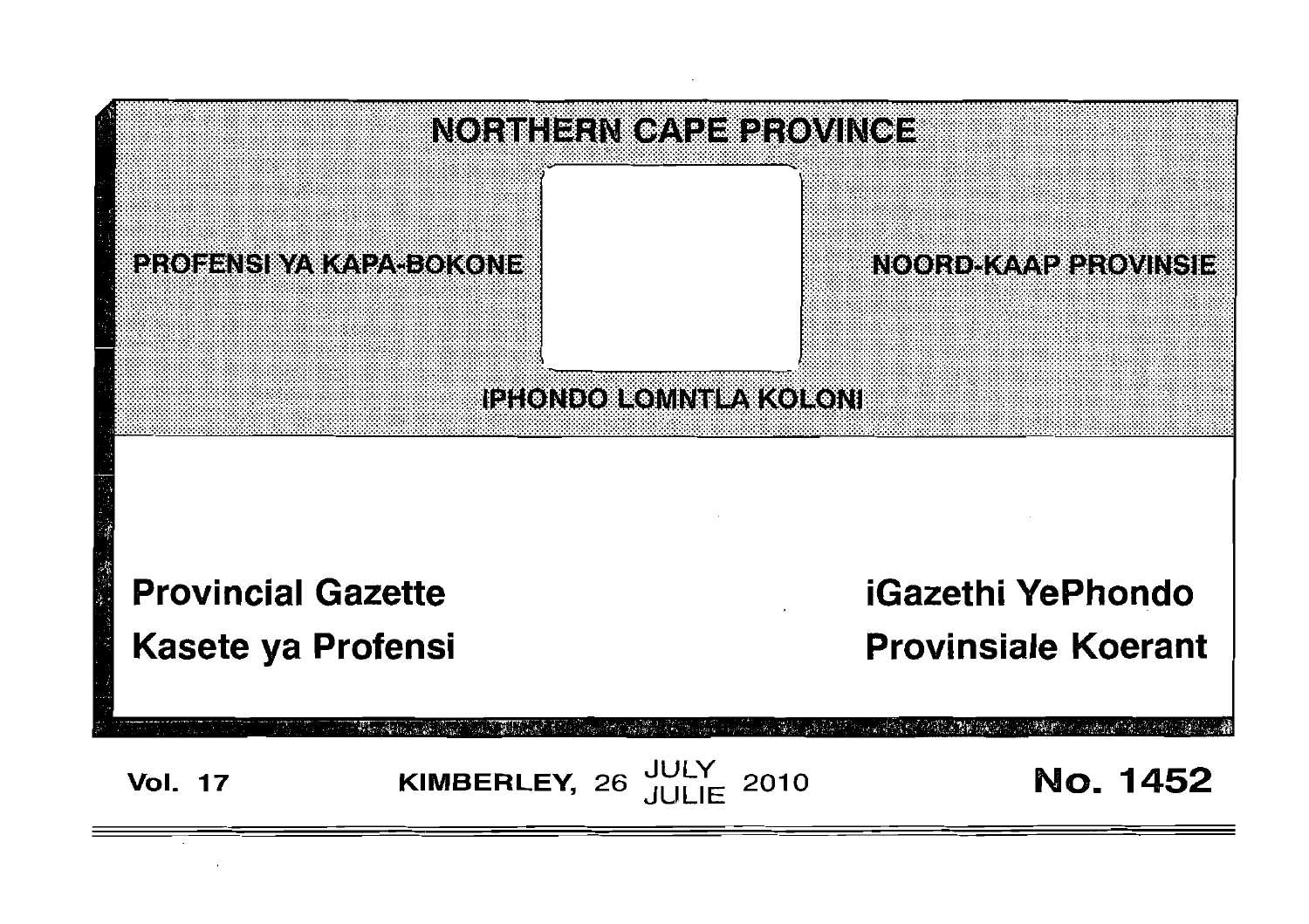#### **IMPORTANT NOTICE**

**The Government Printing Works will not be held responsible for faxed documents not received due to errors on the fax machine or faxes received which are unclear or incomplete. Please be advised that an "OK" slip, received from a fax machine, will not be accepted as proof that documents were received by the GPW for printing. If documents are faxed to the GPW it will be the sender's responsibility to phone and confirm that the documents were received in good order.**

**Furthermore the Government Printing Works will also not be held responsible for cancellations and amendments which have not been done on original documents received from clients.**

# **CONTENTS • INHOUD**

| No.      |                                                                                                                                                                                                                            | Page<br>Nο | Gazette<br>No. |
|----------|----------------------------------------------------------------------------------------------------------------------------------------------------------------------------------------------------------------------------|------------|----------------|
|          | <b>GENERAL NOTICES • ALGEMENE KENNISGEWINGS</b>                                                                                                                                                                            |            |                |
| 93       | Northern Cape Planning and Development Act (7/1998): Appointment of persons to the Northern Cape Planning and                                                                                                              | з          | 1452           |
| 94<br>94 | Municipal Systems Act (32/2000): Kgatelopele Municipality: Budget 2010/2011: Determining of property rates<br>Wet op Munisipale Stelsels (32/2000): Kgatelopele Munisipaliteit: Begroting 2010/2011: Bepaling van eiendoms | 4          | 1452           |
|          |                                                                                                                                                                                                                            | 5          | 1452           |
| 95       |                                                                                                                                                                                                                            | 6          | 1452           |
| 95       |                                                                                                                                                                                                                            |            | 1452           |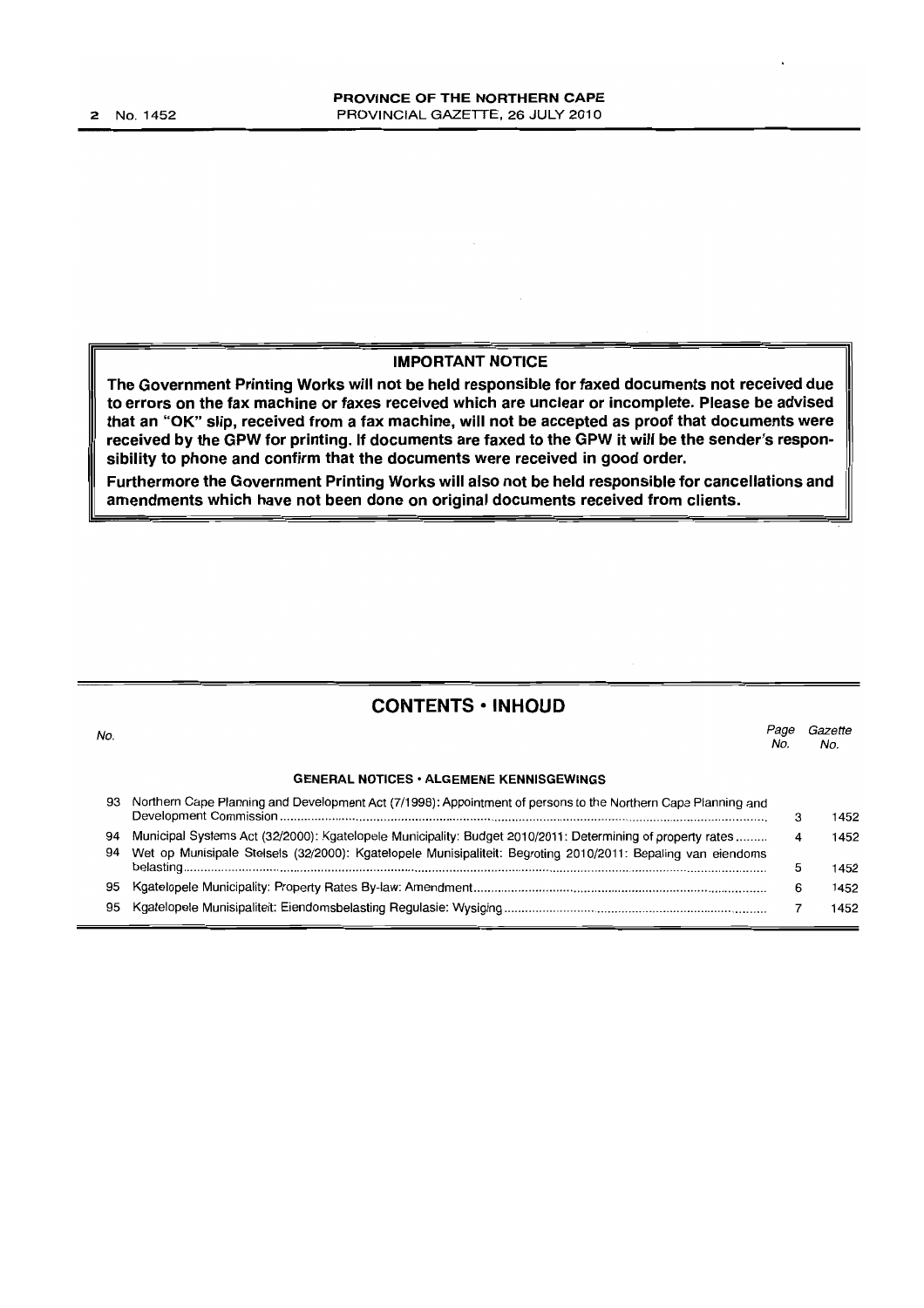# **GENERAL NOTICES ALGEMENE KENNISGEWINGS**

#### **NOTICE 93 OF 2010**

# **PROVINCE OF THE NORTHERN CAPE**

#### **NOTICE - KENNISGEWING**

By the powers vested in me in terms of Section 4(1) of the Northern Cape Planning and Development Act (Act No 7 of 1998). I. M. K. Mmoiemang, hereby give notice in terms of Section 4(4)(b) of the Northern Cape Planmng and Development Act (No 7 of 1998). that after having advertised the vacancies, I intend to appoint the following persons to the Northern Cape Planning and Development Commission for a term of five (5) years

Mr, Gert Petrus Swanepoet; Mr, Oban Cronje: Councillor Dharrndev Singh; Mr. Heinricn Gaonyadiwe Mathobela: Mr. Abel Vumile Mjila; and Mr. Coenraad Hendrik Fraenkel.

Any comments or objections in respect of these appointments must be forwarded to the following address within 21 (twenty one) days of publication hereof

Ms. Lidia Brand Director: Development & Planning Department of Co-operative Governance, Human Settlements and Traditional Affairs Private Bag X *5005* **KIMBERLEY** 8300

Signed at Kimberley on this 16th day of July 2010.

**RIECKMMMODIEMANG CO-OPERATIVE GOVERNANCE, HUMAN SETILEMENTS & TRADITIONAL AFFAIRS**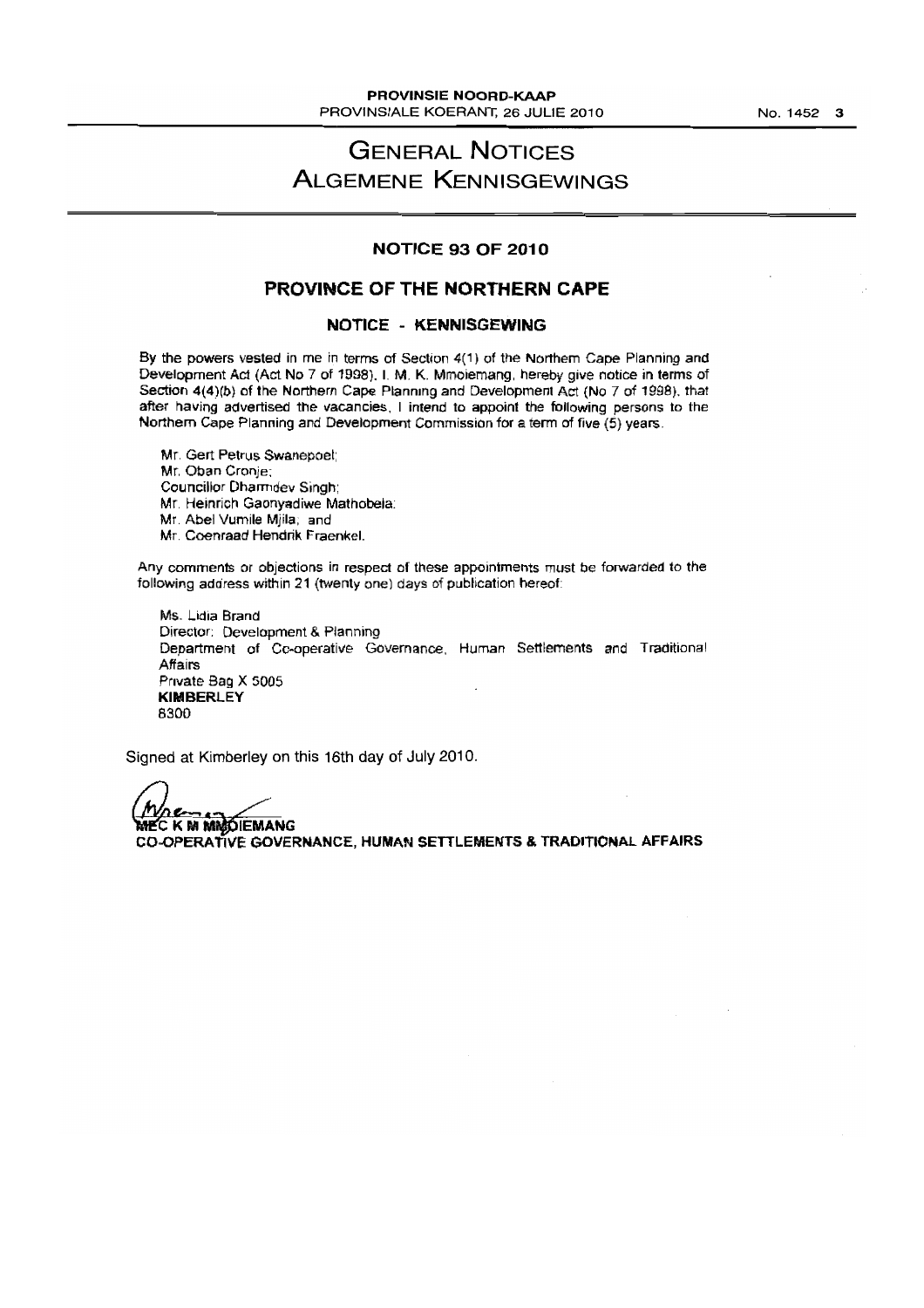4 No. 1452

# **NOTICE 94 OF 2010**

# **KGATELOPELE MUNICIPALITY**

# **BUDGET 2010/2011 - DETERMING OF PROPERTY RATES**

Notice is hereby given in terms of Section 22 of the MFMA Act 56 of 2003 and Chapter 4 of the Systems Act read in conjunction with Section 75 9a of the Municipal Systems Act, (Act 32 of 2000) that the Council:-

- 1. Approve the Property Rates.
- 2. Will levy the following Property Rates with effect from 1 July 2010 in respect of all immoveable property and building clause of 0.0139 cent per rand on the valuation of the property in accordance with the Property Tax Policy of the Council.
- 3. Fixed the date of payment on 1 July 2010 on which assessment rates are payable as mentioned in point 2.
- 4. Will grant a rebate on general rates on certain conditions as stipulated in the Property Tax Policy.

NV Mlambo Izquierdo RodrigueZ Municipal Manager P.O Box 43 DANIELSKUIL 8405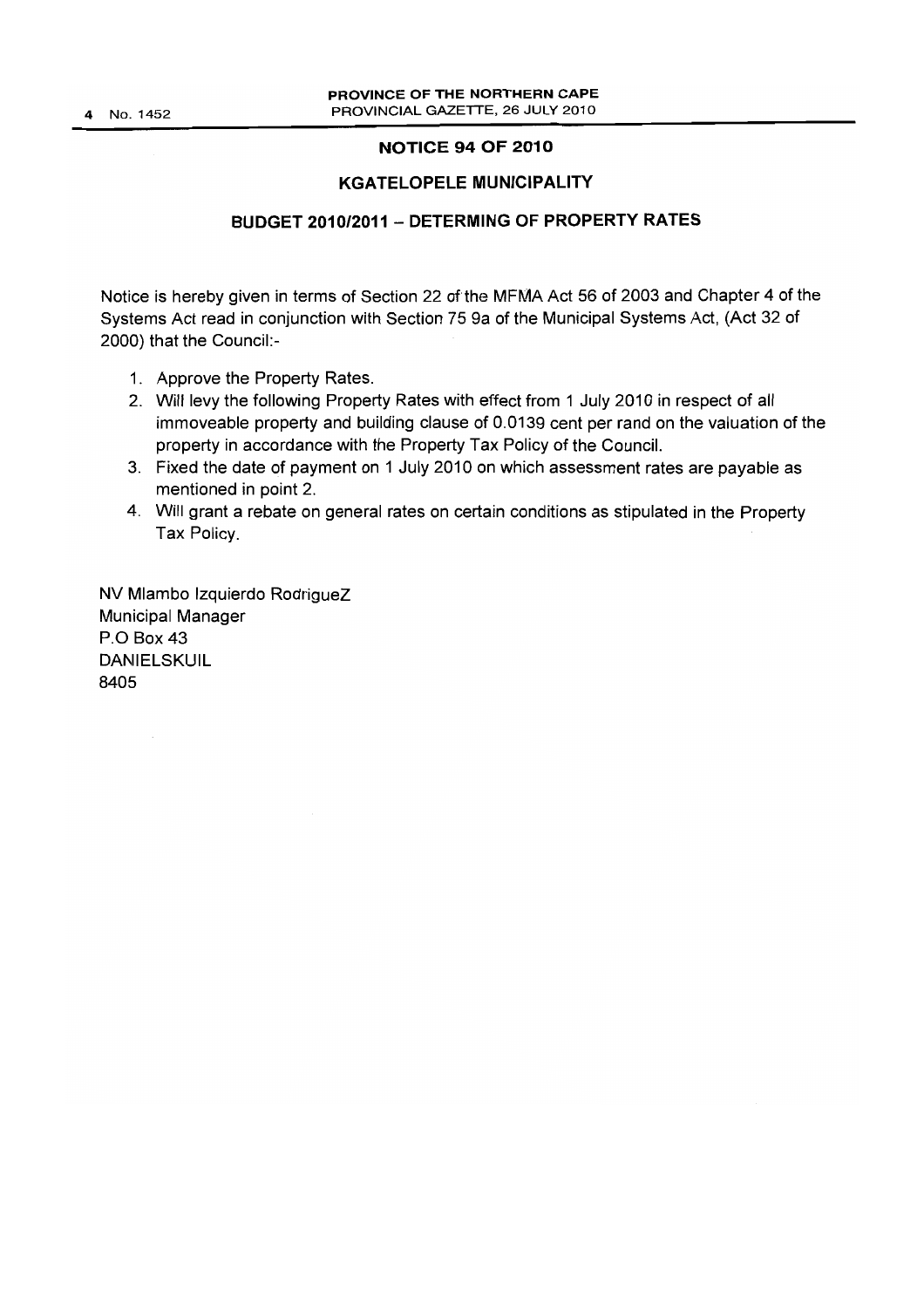## **KENNISGEWING 94 VAN 2010**

# **KGATELOPELE MUNISIPALITEIT**

# **BEGROTING 2010/2011 - BEPALING VAN EIENDOMSBELASTING**

Kennis geskied hiermee ooreenkomstig die bepalings van Artikel 22 van die Wet op Munisipale Finansiele Bestuur (Wet no 56 van 2003) in samewerking met Artikel 75 9a en Hoofstuk 4 van die Wet op Munisipale Stelsels (Wet no 32 van 2000) dat die Raad :.

- 1. Die tariewe vir eiendomsbelasting goedgekeur het.
- 2. Die volgend belasting bepaling met ingang 1 Julie 2010 ten opsigte van aile onroerende eiendom en bouklousule 0.0139 sent in die rand in ooreenstemming met die Eiendoms-Belastingbeleid van die Raad.
- 3. Die datum van betaling waarop belasting verskuldig en betaalbaar is soos gemeld in punt 2 is vasgestel op 1 Julie 2010.
- 4. 'n Korting op eiendomsbelasting onder sekere omstandighede toegelaat word soos uiteengesit in die Eiendomsbelastingbeleid vir die jaar 2010/2011.

NV Mlambo Izquierdo Rodriguez Munisipale Bestuurder Posbus 43 DANIELSKUIL 8405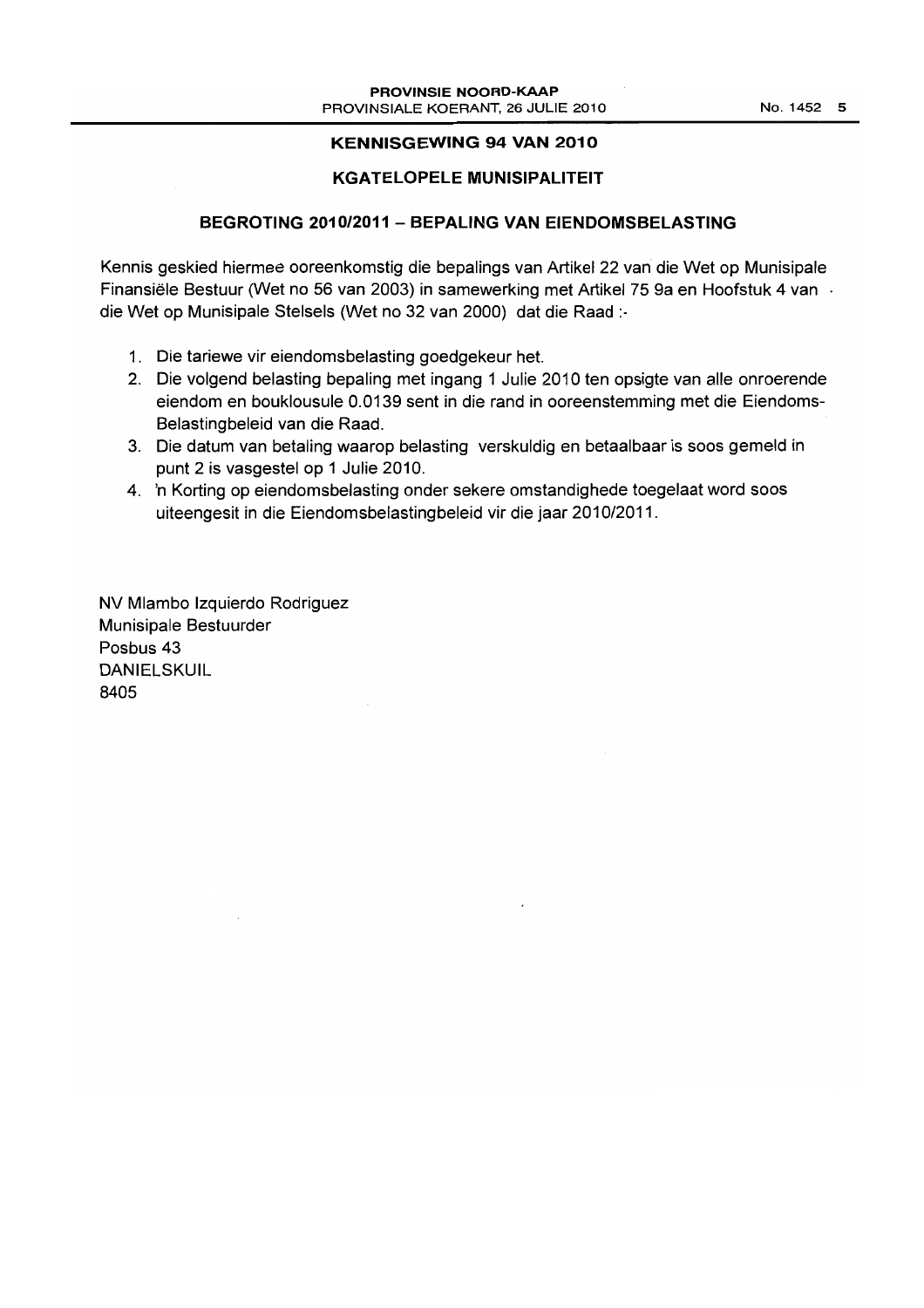# **NOTICE 95 OF 2010**

# **KGATELOPELE MUNICIPALITY**

# **PROPERTY RATES BY-LAW**

The Kgatelopele Municipality Rates Policy by Law as advertised in the Provincial Gazette No 1214 of 18 July 2008 has been amended.

The amended Property Rates By-Law 2009 shall come into effect from 1 July 2009.

NV N1lambo Izquierdo Rodriguez Kgatelopele Municipality P.O Box 43 DANIELSKUIL 8405